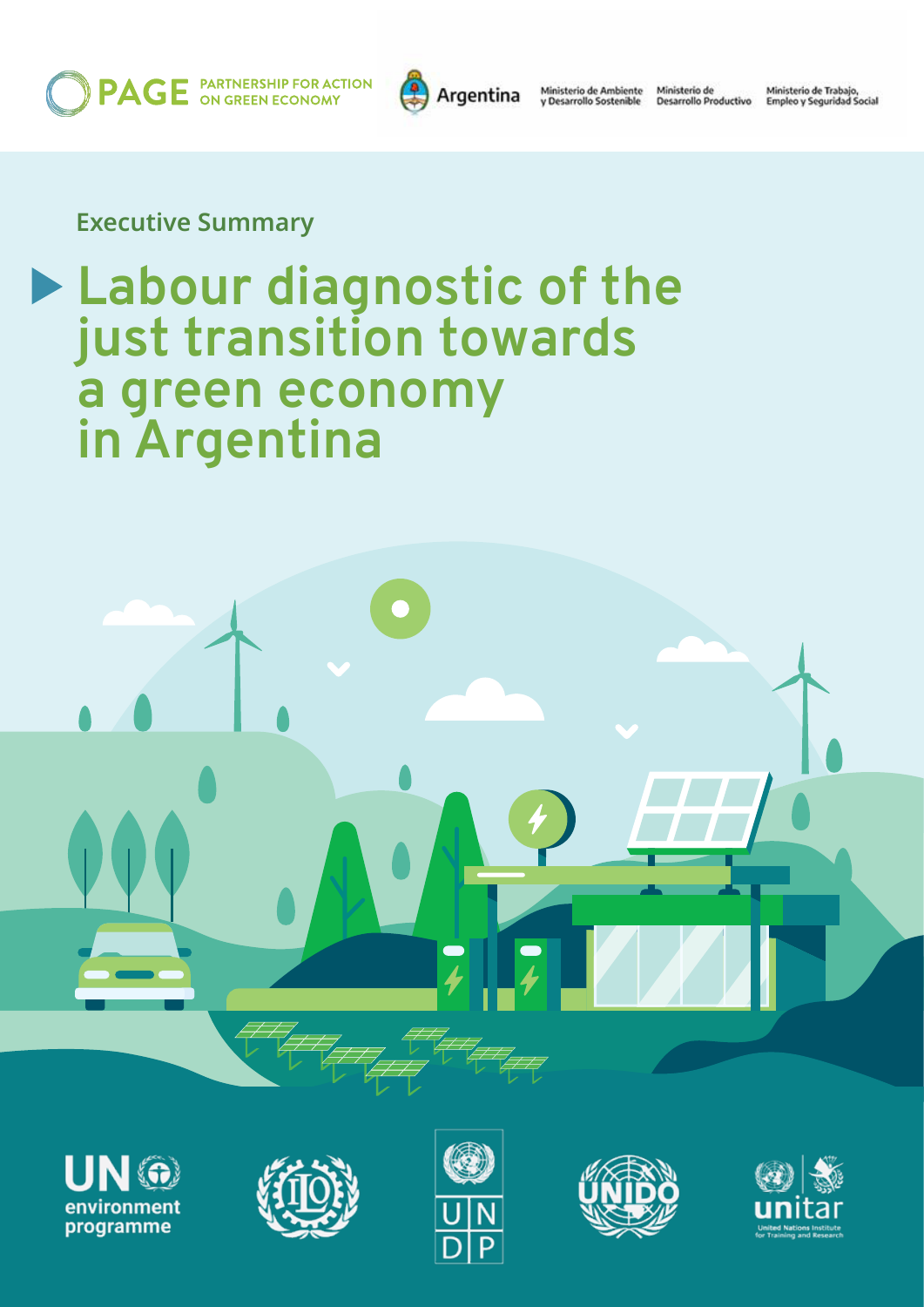3 **Labour diagnostic of the just transition towards a green economy in Argentina Executive Summary**

**Executive Summary**

# **Labour diagnostic of the just transition towards a green economy in Argentina**

PAGE Argentina gratefully acknowledges the support of its donors and financial partners



Federal Ministry for the Environment, Nature Conservation, and Nuclear Safety













Swiss Confederation

Federal Department of Economic Affairs,<br>Education and Research EAER State Secretariat for Economic Affairs SECO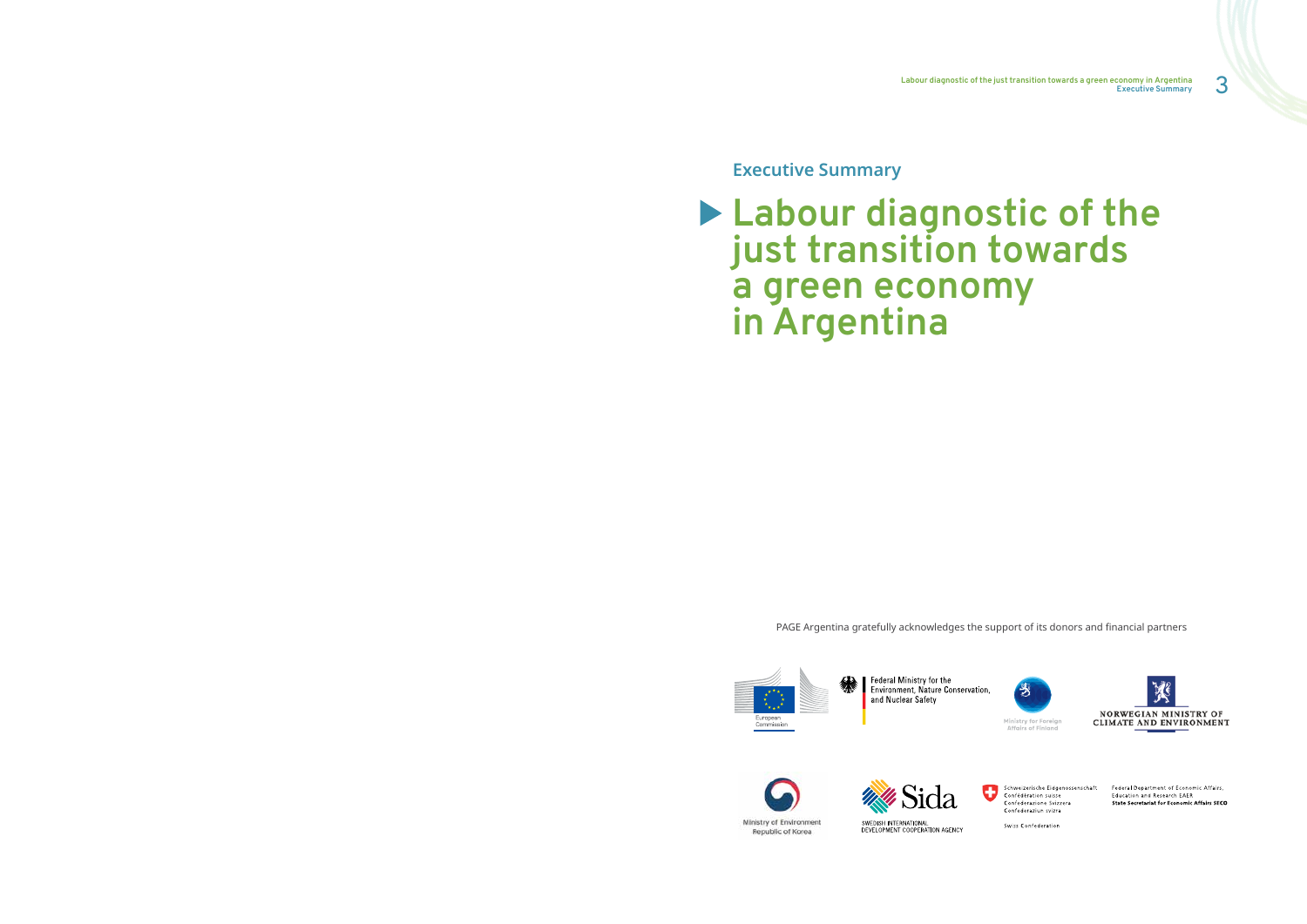**Labour diagnostic of the just transition towards a green economy in Argentina**<br>Executive Summary **Executive Summary**

### ▶ Labour diagnostic of the just transition towards a green **economy in Argentina**

## **Executive Summary**

#### **1.Abstract**

The concern about climate change and environmental degradation represents the need to initiate a just transition towards a model of sustainable growth, not only from the economic perspective but also from the environmental and social perspective. The 2030 Agenda for Sustainable Development and the 17 Sustainable Development Goals (SDGs) adopted by the United Nations General Assembly in 2015 constitute a framework of reference for orienting the transition towards a greener economy.

From the labour perspective, taking on a just transition towards an environmentally sustainable economy means revitalizing the concept of "decent work". The transition towards a greener economy could be considered a new type of production revolution due to the magnitude of the expected effects on forms of production and on labour markets. According to the definition given by the UNEP-ILO, a green economy "is one that improves human well-being and social equity, while significantly reducing environmental risks and ecological scarcities".

In order for the transition to be just, the change towards a greener economy must create decent work for all, and in inclusive societies that eradicate poverty. This process should be managed through social dialogue to guarantee that the burden of transition is shared fairly and to ensure that nobody is excluded.

Within this context, the publication "Labour diagnostic of the just transition towards a green economy in Argentina" analyses these topics through five studies that develop the central theme of the research, from different yet complementary perspectives: the creation of green employment; the value chains of the circular economy and its effects on employment (including the possible scenarios); changes in vocational skills; and recommended policies for promoting a transition that, from the employment perspective, is just.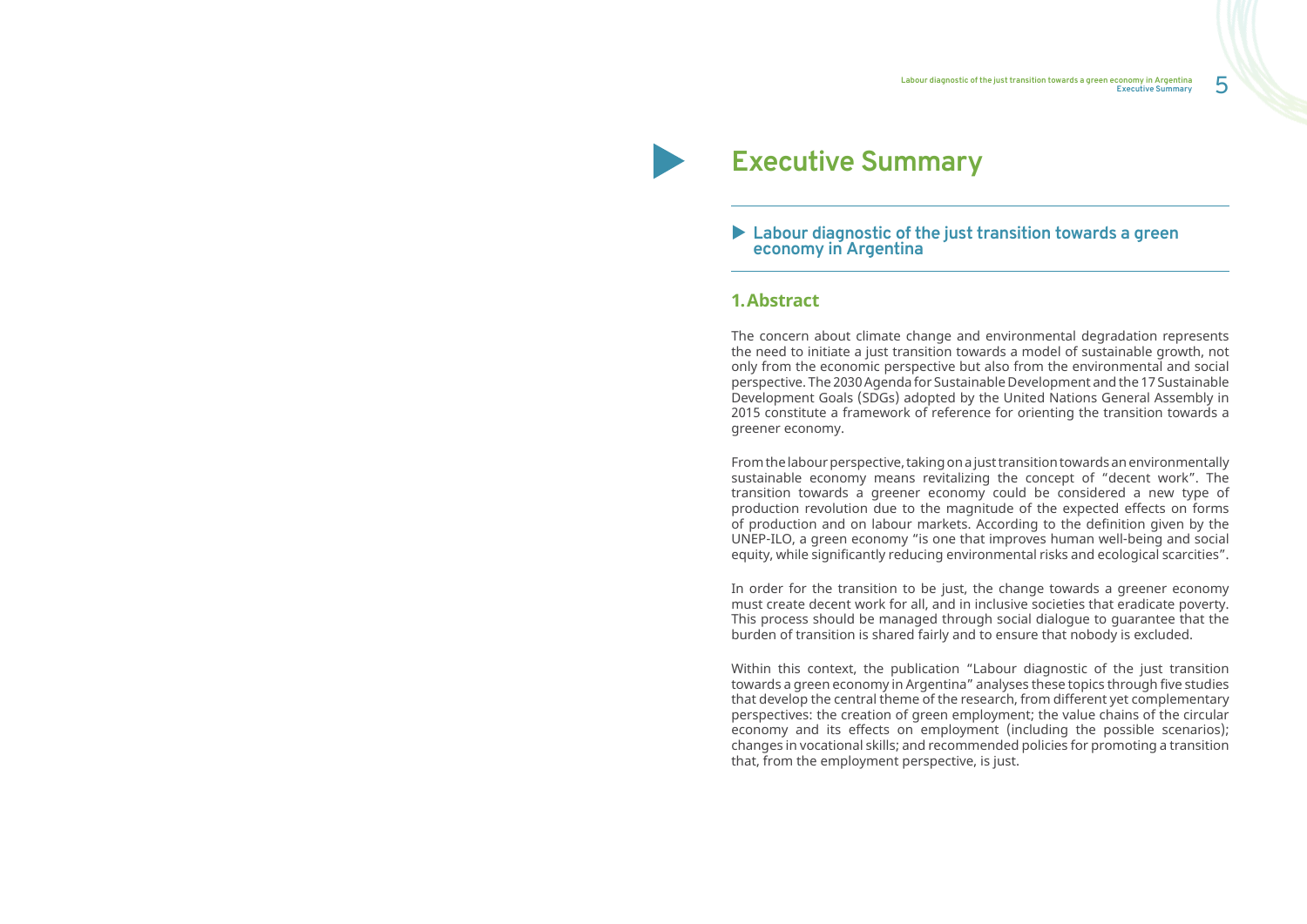First of all, the study, "Green employment in Argentina. Advances, setbacks and future perspectives", shows that green jobs $^{\scriptscriptstyle 1}$  are created as a result of actions that are implemented from both the public and private spheres to promote more sustainable models of production and consumption. We could cite examples of these types of actions, such as those linked to the expansion of renewable energies in the energy mix and those related to the application of good production practices – environmental and social – in agriculture and tourism. Others include the progress on circular economy practices in the manufacturing sector, as well as in agriculture. Actions for mitigating and adapting to climate change must be designed as a part of long-term processes in which the stimulus for producing renewable energies and fuels must be accompanied by investment in infrastructure works to reduce the vulnerability to adverse weather events.

While major advances towards a greener economy have been made in Argentina, particularly regarding energy, there are still many difficulties to be overcome for dealing with the negative impacts of climate change. Added to these complex scenarios now are the effects of the COVID-19 pandemic which, in addition to creating an unprecedented health emergency, is considerably exacerbating the economic crisis and the destruction of employment, a situation that been increasingly evident over the last decade and whose current scope is still unknown.

To conduct a more in-depth analysis of the opportunities and challenges presented by this transition, the study, "The value chains of the circular economy: towards a new model of inclusive development", examined the main links that are shown, at least initially, by these circular models of production organization in some sectors. The most relevant chains of the circular economy include very important segments in which there is a predominance of informality, labour precariousness, low income, hazardous jobs and even child labour. These aspects are not only present in activities linked to the recycling of materials and waste management, but also in other stages of those value chains – both upstream and downstream. To achieve a just transition, improving the labour conditions in those segments is key.

The analysis of how those value chains are shaped, as well as the types of connections between the composite links, the degree of formality and the labour conditions of workers, has allowed some of the most important problems for reaching sustainable development to be identified. Those problems are generally linked to pending tasks related to achieving greater equality, achieving greater inclusion $^{\text{2}}$  and, above all, coming up with effective policy proposals that extend to all aspects.

The aforementioned studies show that moving forward in the just transition towards a greener economy requires numerous changes that are basically linked to the design of regulatory frameworks and the implementation of public policies, which must take place through broad social dialogue.

The analysis presented in "Future scenarios of the direct and indirect impact of a transition towards a green economy: recycling activities" is focused on the value chains of the circular economy. The study shows that when the use of recycled materials replaces the use of virgin materials that are produced in the country, it can also replace jobs in traditional activities. The document presented the impacts that would be caused to employment as a result of expanding the circular economy (specifically due to materials recycling), under previously defined scenarios. In other words, the gross creation of direct and indirect jobs in sectors related to recycling and the gross destruction of jobs in sectors associated with the production of virgin raw materials and in energy production sectors based on fossil fuels. The net result, in the absence of policies, is a trend towards labour precariousness: more formal job positions would be destroyed than those that would be created. As a key issue in promoting just transition processes, the working conditions of the sectors that form a part of the value chains of the circular economy must be dealt with and improved.

The transition towards a greener economy is also conditioned by incorporating the technological changes of the global economy into the country's production fabric. Among other consequences, technological transformations cause imbalances between the vocational skills of workers and the new demands of production and services*.* These gaps have costs, which for workers are represented by difficulties in gaining access to decent work. For enterprises, they are expressed by productivity losses; higher costs for recruiting, selecting and training personnel; and difficulty in the practical implementation of management solutions. Therefore, in order for the transition to be just, policy measures that tend to limit these gaps in qualifications must be designed and implemented.

The study, "Vocational skills required by green jobs. Case studies for Argentina", analyses the changes to occupations as a result of expanding the green economy in Argentina, and it identifies the new vocational skills that are required for taking on those changes. The study shows that the professional training system must incorporate these new trends by developing information that allows learning about those trends, supported by social dialogue processes.

As a general conclusion to the research and to facilitate the transition, the document, "Policy recommendations for a just transition towards a greener economy", presents a menu of policy instruments (related to the environment, production and labour). Particularly, the research has shown that the transition towards a greener economy offers numerous opportunities for positive social and labour impacts. But these impacts are not automatic, given that there are numerous risks associated with the process.

<sup>1</sup> These jobs are created throughout the entire production structure, but they are concentrated in sectors that produce environmental goods and services – the circular economy, sanitation and waste management activities, renewable energy production – and in traditional sectors that develop more environmentally-friendly processes, such as transportation, sustainable agriculture and green tourism.

<sup>2</sup> A lack of productivity is one of the factors that leads to informality. FORLAC (ILO, 2014b).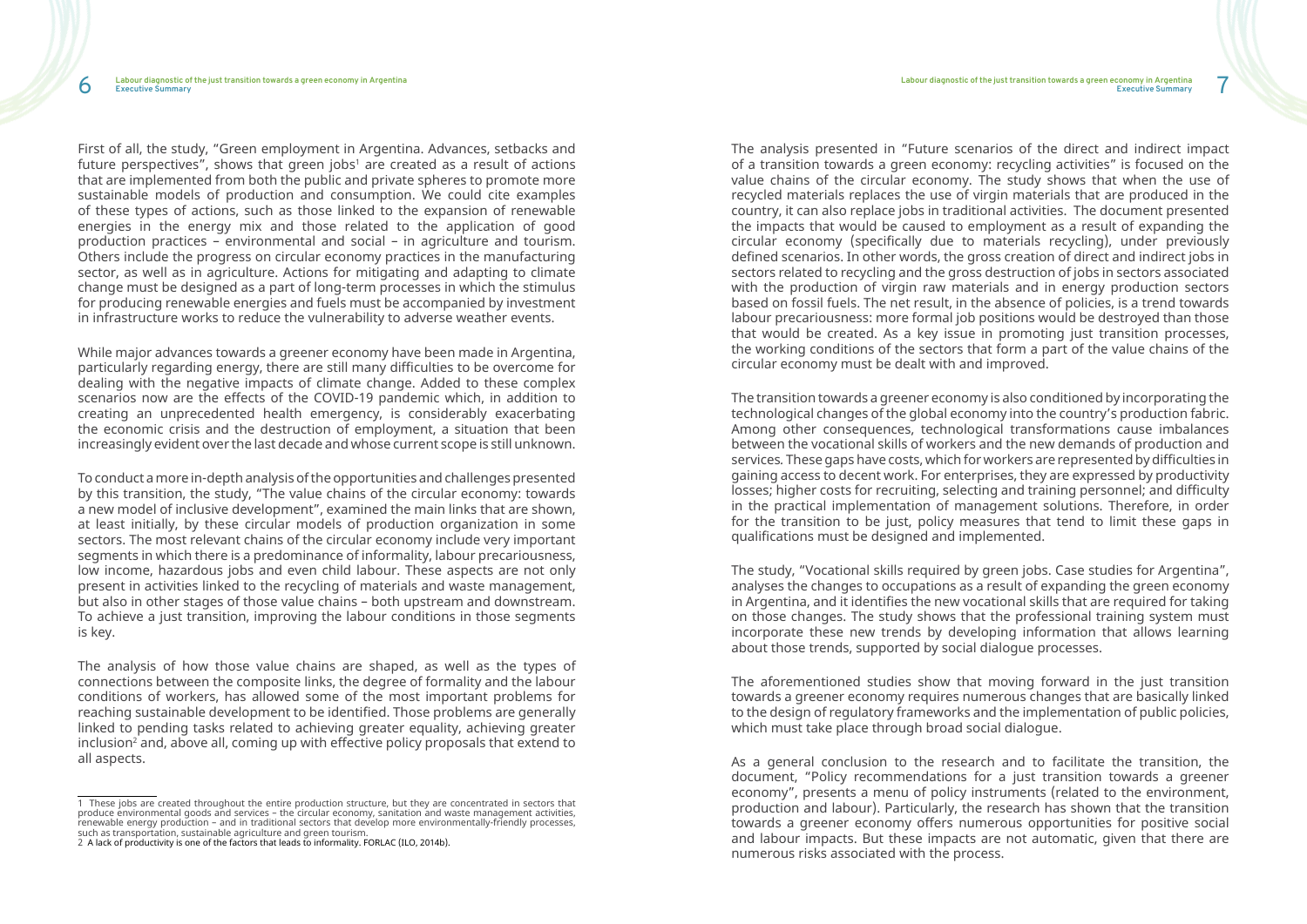The analysis has also highlighted specific aspects, such as the high degree of informality observed in the greenest sectors (especially in primary activities and recycling activities) and the need to adjust professional training systems to the vocational skill requirements demanded by the technological changes associated with the transition. As it was stated, the document offers a menu of policy tools for handling these situations, in which social dialogue and different instances for the coordination of public policy are central aspects.

For the transition to be just, its effects on employment must be evaluated and dealt with. Prioritizing environmental or production objectives over social and employment objectives is not an acceptable option.